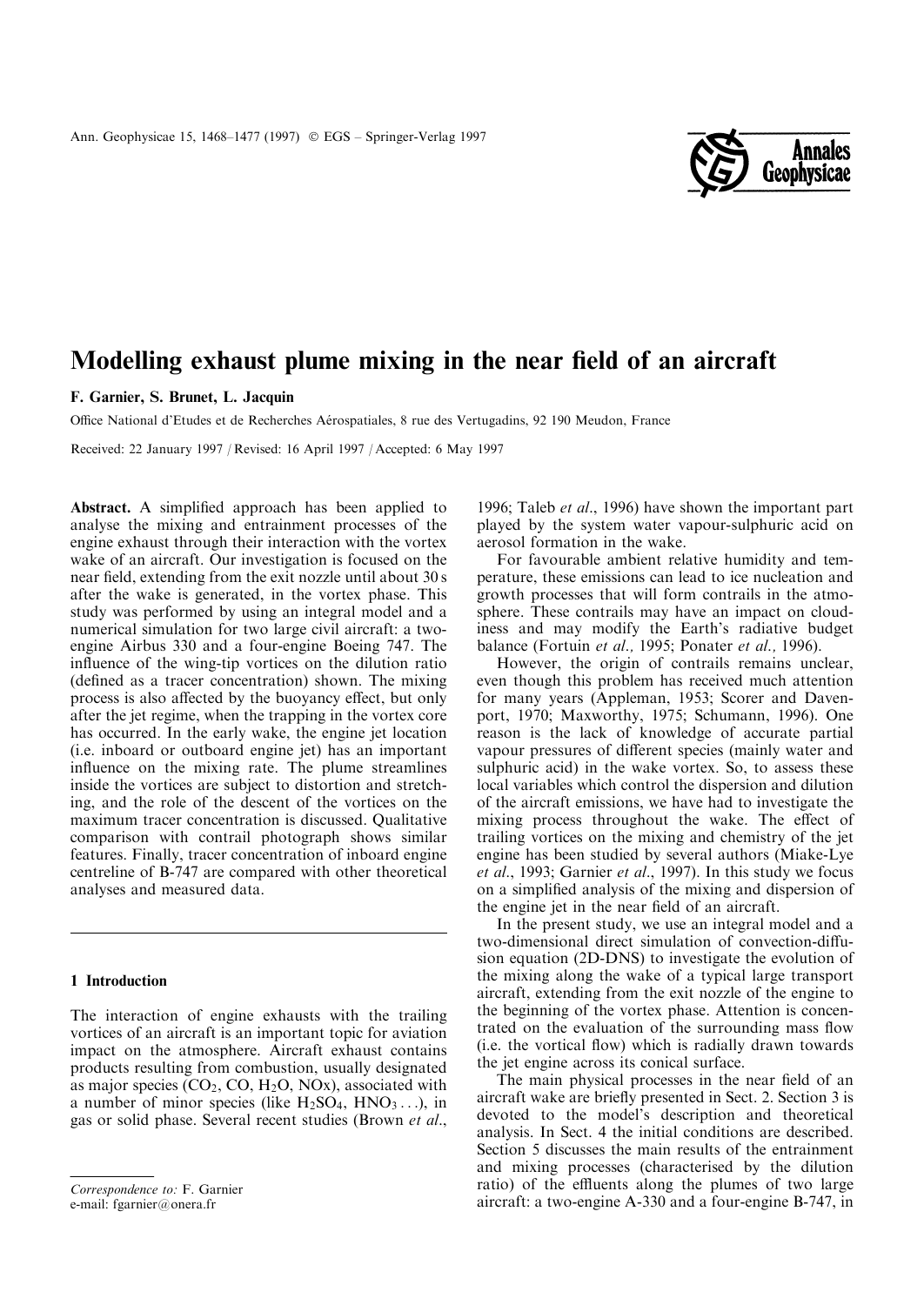cruise conditions. Section 6 draws conclusions and out looks.

### 2 The nearfield interaction

The wake of an aircraft is composed of two counterrotating wing-tip vortices. The vortical motion is generated by strong radial pressure gradients. As shown by several studies (Denison, 1995; Jacquin and Garnier, 1996; Gerz and Kärcher, 1996), for a large transport aircraft, the engine jets are initially virtually insensitive to the details of the vortex flow and later the exhaust emissions are captured by the vortices. At the early stage of vortex formation, the axial velocities are appreciable in the core of the vortices. But the details of this flow are not well known. However, the axial velocities in the core of the vortices decay more rapidly downstream than the tangential velocities (Ragab and Sreedhar, 1995). So, at least as a first approximation, in the jet phase, threedimensional (3-D) vortices evolve with time to twodimensional (2-D) vortices (Govindaraju and Saffman, 1971).

For modelling purposes, it is useful to define three regions in the entrainment and mixing process: a nearfield jet regime, a deflection regime and a shearing regime. They describe the jet evolution over the time periods of approximately,  $0-1$  s,  $1-5$  s,  $5-30$  s after the release of the hot exhaust from the nozzle exit into the atmosphere.

The nearfield jet regime is characterised by physical processes of usually co-flowing jets. For example, by means of a simplified computational model, Kärcher (1994) studied the expansion and cooling of a single engine jet of a subsonic B 747.

The deflection regime corresponds to the entrainment of the jet engine towards the vortex core. From the studies on jets in crossflow (Rodi, 1982; Jacquin, 1994), it is assumed that the two basic parameters are the specific momentum flux of the jets (for plumes there is an analogous quantity, the specific buoyancy flux) and the vortex flow velocity. So the exhaust jet flow is subject to a balance of a centripetal force induced by the vortical motion and an inertial force induced by the specific momentum flux at the exhaust. The buoyancy body force is generated by the non-uniform density (i.e. temperature difference).

In the shearing regime, the shape of the plume is submitted to the shearing processes. This mechanism takes place as soon as the rotational component of the velocity varies across the plume surface. This occurs if the jet is sufficiently close to the vortex core, after the deflection regime. At this stage, the plume is subject to a centripetal buoyancy force. This corresponds to the buoyancy regime described by Miake-lye et al. (1993). However Lewellen and Lewellen (1996) using a large eddy simulation, have included a centrifugal buoyancy term, similar to the expression defined in the Boussinesq assumption. In the wake decay, the authors noted that this effect has little influence on the trapping of warm plume exhaust into the vortex core.

### 3 The numerical models

#### 3.1 Integral model

An integral model has been developed to investigate continuously the jet mixing during the first two regimes described, i.e. up to its entrainment into the vortex core. This approach is described in a Lagrangian framework and uses the control volume concept to integrate the conservation laws of mass, momentum and energy.

Let us consider a jet element of diameter  $\Delta$ , crosssectional area  $A = \pi \Delta^2/4$  and mass  $m = \rho A$  in the curvilinear frame  $(\vec{s}, \vec{n}, \vec{b})$  (see coordinate system in Fig. 1). The jet is developing in the velocity field  $\vec{V}(\hat{V}_s, \hat{V}_n, \hat{V}_b)$  induced by the superposition of two Gaussian vortices. It has been shown that the engine jets have a weak influence on global dynamics of the wake (Jacquin and Garnier, 1996). This approach is generalised to account for the transversal shear generated by the vortical motion.

The fundamental laws of dynamics is projected on the curvilinear frame  $(\vec{s}, \vec{n}, b)$ , by using the following geometrical relationships:

$$
\begin{cases}\n\vec{s} = \cos \gamma \cos \beta \vec{e}_x + \sin \gamma \vec{e}_r - \cos \gamma \sin \beta \vec{e}_\theta \\
\vec{n} = -\sin \gamma \cos \beta \vec{e}_x + \cos \gamma \vec{e}_r + \sin \gamma \sin \beta \vec{e}_\theta \\
\vec{b} = \sin \beta \vec{e}_x + \cos \beta \vec{e}_\theta\n\end{cases}
$$
\n(1)

This leads to:

$$
\begin{cases}\n\frac{\mathrm{d}}{\mathrm{d}s}(\rho A V_s) = E \\
\frac{\mathrm{d}}{\mathrm{d}s}(\rho A V_s^2) = E \hat{V}_s - A \frac{\partial \hat{p}}{\partial r} \sin \gamma + \frac{A}{r} \frac{\partial \hat{p}}{\partial \theta} \cos \gamma \sin \beta \\
\rho A V_s^2 \frac{\mathrm{d}\gamma}{\mathrm{d}s} = E \hat{V}_n - A \frac{\partial \hat{p}}{\partial r} \cos \gamma - \frac{A}{r} \frac{\partial \hat{p}}{\partial \theta} \sin \gamma \sin \beta \\
+ \rho A \frac{V_s^2}{r} \cos \gamma \sin^2 \beta + (\hat{\rho} - \rho) A g \sin \theta \\
-\rho A V_s^2 \cos \gamma \frac{\mathrm{d}\beta}{\mathrm{d}s} = E \hat{V}_b - \frac{A}{r} \frac{\partial \hat{p}}{\partial \theta} \cos \beta \\
- \rho A \frac{V_s^2}{r} \cos \gamma \sin \gamma \sin \beta \\
+ (\hat{\rho} - \rho) A g \cos \theta\n\end{cases} (2)
$$

where subscripts  $s$ ,  $n$  and  $b$  denote respectively the components tangential, normal and binormal to the jet path (see Fig. 1).  $\hat{p}$  represents the external pressure field. External flow variables are denoted by a hat. The details of the basic equations are given in Jacquin and Garnier (1996).

Change in the mean concentration of a tracer in a jet is intimately related to the rate of entrainment, i.e. the rate at which ambient fluid is included within the jet boundaries. In the model, the turbulent diffusion and its effect on the expansion and cooling of the jet is based on the Morton-Taylor-Turner analysis and are accounted for by a single function  $E$ . The expression of this entrainment function writes: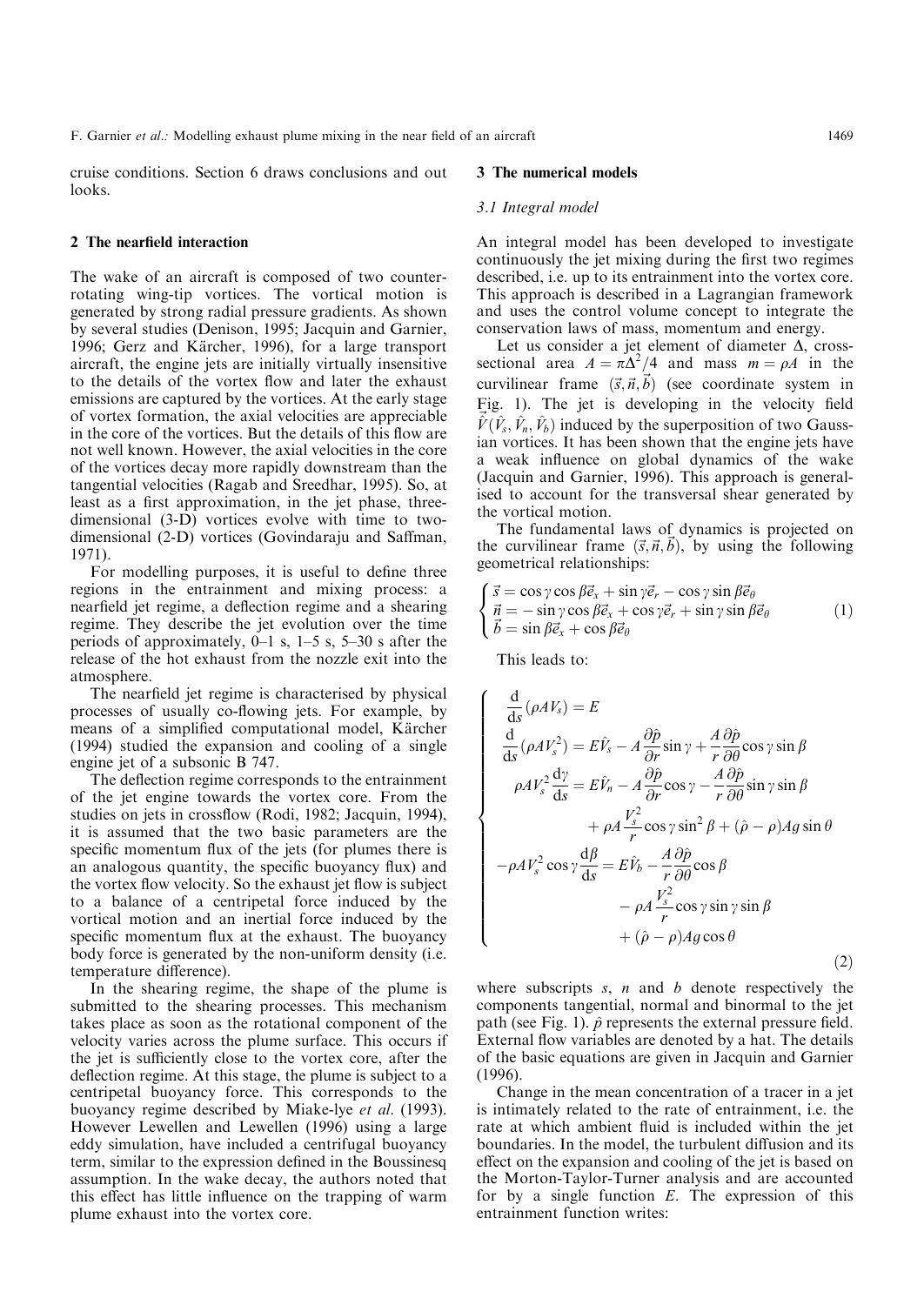

Fig. 1. Jet/wake interaction model: curvilinear frame

$$
E = \hat{\rho} \left[ \alpha_s \left( V_s - \hat{V}_s \right) + \alpha_n \sqrt{\hat{V}_n^2 + \hat{V}_b^2} \right] \Delta \tag{3}
$$

 $\alpha_s$  and  $\alpha_n$  are two empirical constants, obtained from experimental results and presented in Sect. 5.

Note that, since the present investigation is focused on the determination of the normalised plume concentration (defined as the dilution ratio) and temperature fields, it is performed using the energy conservation under the form of total enthalpy  $H$ :

$$
\frac{\mathrm{d}(\rho \ A V_s H)}{\mathrm{d}s} = E \hat{H} \tag{4}
$$

The total enthalpy  $H$  for the jet can be written:

$$
H = C_p T + \frac{V_s^2}{2} \tag{5}
$$

where  $C_p$  represents the specific heat at constant pressure and has a constant value of  $1005 \text{ J/(kgK)}$  in the wake.  $T$  is the jet temperature.

## $3.2$  The convection-diffusion equation

For the shearing regime, the transport and mixing of the plume has been studied by means of the convectiondiffusion equation in an Eulerian framework.

The flow field examined here consists of a pair of idealised viscous core vortices which are suddenly turned on. The roll-up of the vortex sheet behind the wing into two counter-rotating cores is not taken into account. The kinematic condition (i.e. the linear addition of the two flow fields) is not quite exact, because the solution of the Navier-Stokes equations for a single viscous core vortex does not presume the presence of a second one. However it is a reasonable approximation even if the viscous flow fields do not satisfy Laplace's equation, because the distance between centres is large compared to the viscous core radius.

The velocity field is then represented by the superposition of two Lamb-Oseen vortices, with a descent (translation) velocity of  $\frac{\Gamma}{2\pi d}$ , where d denotes the separation between the two trailing vortices and  $\Gamma$  the vortex circulation. By assuming the load distribution on

the wing to be elliptic, *d* is given by:  $d = \frac{\pi}{4}b$ , where *b* denotes the wing span.

The tangential velocity corresponding to a superposition of two viscous core vortices is given by the following expression:

$$
\vec{V}_{\theta}(r, r', t) = \frac{\Gamma}{2\pi} \times \left\{ \frac{1 - \exp(-r^2/4vt)}{r} \vec{e}_{\theta} - \frac{1 - \exp(-r^2/4vt)}{r'} \vec{e}_{\theta}' \right\}
$$
\n(6)

where  $r$  and  $r'$  represent the separation distances between the considered points and the two vortex centres (see Fig. 2) and  $v$  is the viscosity. The vortex centres are placed symmetrically with respect to the vertical axis and move in the negative vertical direction.

For simplicity and to introduce a general approach, the flow field is considered here as a binary mixture. Thus a two-stream problem is examined, having uniform properties over one part of the flow field which is called the hot plume stream, and different uniform properties over the rest of the flow field, called the atmospheric flow stream. Furthermore one assumes that there are no exhaust products in the ambient air stream and no ambient air in the plume stream.

Based on analysis of mixing, the following assumptions are applied:

1. The mass diffusion velocities of species are expressed in terms of Fick's law.

2. Thermal diffusion of emissions is neglected.

3. The diffusion coefficients  $D_i$  of the different species with respect to the mixture are constant and equal  $(D<sub>i</sub> = D$  for all the species of the hot plume and the external flow).

4. Specific heats at constant pressure for all species take the same value  $C_p$ .

5. In many calculations concerning gases the Lewis number, Le, is taken to be equal to one. The Lewis number has a real measureable value for a given fluid (often close to one for gases) and is only taken to be an approximate value for particular purposes. This approximation is frequently helpful in theoritical mixing and combustion analyses (Williams, 1985). Le can be defined from the Prandtl number, Pr, and the Schmidt



Fig. 2. Wake vortex as a superposition of two vortices: notations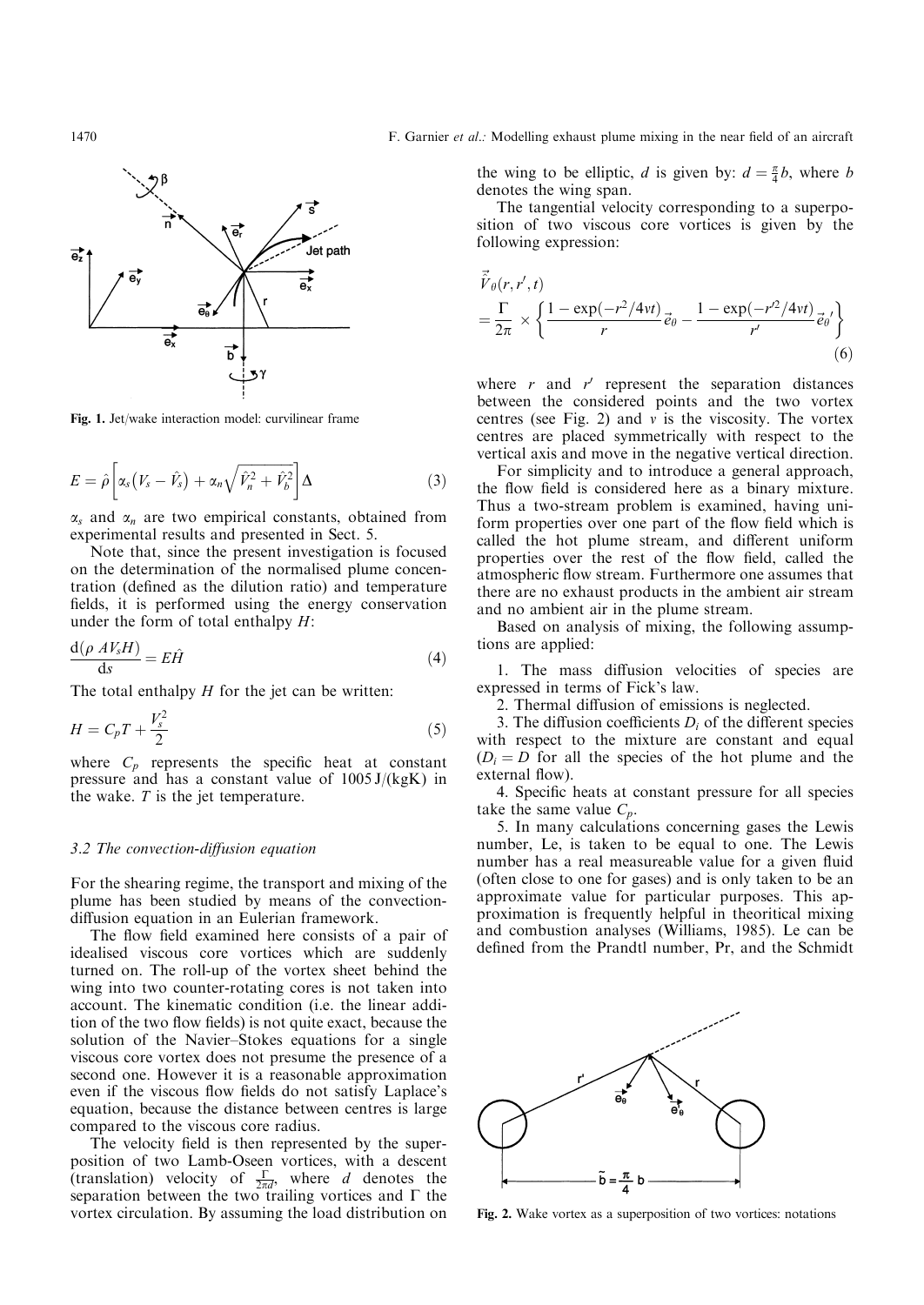number, Sc: Le  $=$  Sc/Pr. In this analysis, we will take  $Pr = Sc = 1$ . As shown by Kärcher (1994) this assumption will be considered as representative.

For favourable ambient relative humidity and temperature, ice formation will have occurred and the latent heat release associated can modify the velocity field. This process is not included in the present study. Considerable simplification may be introduced if density variations associated to heat release are neglected. This constant density assumption decouples the velocity field from the mass fractions of species and temperature. Known solutions of incompressible Navier-Stokes equations may then be imposed, and the problem is reduced to solve the following species and energy balance equations.

$$
\frac{\partial}{\partial t}(\rho F_a) + \nabla \cdot (\rho V F_a) = \nabla \cdot (\rho D \nabla F_a)
$$
\n
$$
\frac{\partial}{\partial t}(\rho F_j) + \nabla \cdot (\rho V F_j) = \nabla \cdot (\rho D \nabla F_j)
$$
\n
$$
\frac{\partial}{\partial t}(\rho C_p T) + \nabla \cdot (\rho V C_p T) = \nabla \cdot (\lambda \nabla T)
$$
\n(7)

where  $F_a$  and  $F_i$  refer respectively to the mass fractions of the atmospheric species and the exhaust plume species.  $\lambda$  is the thermal conductivity and  $\overline{T}$ , the temperature field.

Following Williams (1985), it is convenient to introduce the dilution ratio  $Z$  (or the mixture variable):

$$
Z = \frac{F_j - F_a + F_{a,0}}{F_{j,0} + F_{a,0}}\tag{8}
$$

where  $F_{j,0}$  and  $F_{a,0}$  describe respectively the initial mass fraction of the exhaust species and atmospheric species. Z is defined as a passive scalar which is initially assumed to have a value of one inside the plume and zero in the ambient air. Furthermore this conserved scalar does not influence the flow dynamics. This variable satisfies the following conservation equation:

$$
\rho \frac{\partial Z}{\partial t} + \rho V \cdot \nabla Z = \nabla \cdot (\rho D \nabla Z) \tag{9}
$$

where  $D$  is the diffusivity of the scalar. Thus the mass fraction  $F_i$  of a particular species i at any point in the solution may be given explicitly from the variable Z:

$$
F_i = (F_{ia,o} - F_{ia,o})Z \quad i = 1, ..., N
$$
 (10)

and a similar expression is obtained directly for  $F_a$  and  $F_i$ 

$$
F_a = F_{a,0}(1 - Z)
$$
  
\n
$$
F_j = F_{j,0}Z
$$
\n(11)

If one assumes that the rate of change of pressure as function of time is negligible, the energy equation has the same form as the balance equation of species (see Eq. 7), the temperature profile can be expressed also in terms of Z, which would be obtained by the expression:

$$
T = T_{a,0} + (T_{j,0} - T_{a,0})Z \tag{12}
$$

Note that, from the present analysis, chemical reactions can be introduced without difficulties. The passive scalar field  $Z$  is a scalar quantity that is neither created nor destroyed by chemical reactions. However the aim of this work is to study "frozen" temperature and concentration profiles which are obtained from pure mixing, without chemical reactions.

This simulation is performed for a laminar case, using a Reynolds number based on the circulation  $\frac{\Gamma}{v}$  and equal to 3000. So, the laminar vortex core grows only by viscous diffusion. At high Reynolds numbers (flight conditions) the turbulence must be considered but its precise role is unclear. Furthermore Zeman (1995) showed that the turbulence has a weak influence on the persistence and the growth of the vortices.

The aircraft wake problem is clearly formulated in an infinite domain. However to carry out the calculation, we have had to determine a finite field. A squared domain of size 4b (where b represents the wing span) is considered. It is now convenient to introduce dimensionless variables. To outline the relative importance of the physical processes accounted for in Eq. (9), the dimensional variables are scaled with  $\Gamma$ , the circulation of the vortices and d the separation distance between the two trailing vortices. They can then be written in a twodimensional form:

 $X = dX^*$ ,  $Y = dY^*$ ,  $t = (d^2/\Gamma)t^*$ , where the asterisk refers to dimensionless variables of order 1.

Then the equation for Z can be written in a dimensionless form and takes the following expression:

$$
\frac{\partial Z}{\partial t^*} + U^* \frac{\partial Z}{\partial X^*} + V^* \frac{\partial Z}{\partial Y^*} = \frac{1}{\text{Re } Sc} \left( \frac{\partial^2 Z}{\partial X^{*2}} + \frac{\partial^2 Z}{\partial Y^{*2}} \right) \tag{13}
$$

where Re and Sc represent respectively the Reynolds and Schmidt number  $(Sc = v/D)$ .  $U^*$  and  $V^*$  are the cartesian velocity coordinates, determined from the tangential velocity in Eq. (6).

The dimensionless tangential velocity for one viscous core vortex takes the following form:

$$
V_{\theta}^* = \frac{1}{2\pi r^*} \left[ 1 - \exp\left( -\frac{\text{Re } r^{*2}}{4t^* + R_c^{*2}} \right) \right]
$$
 (14)

where  $r^{*2} = X^{*2} + Y^{*2}$  and  $R_c^{*2}$  is the initial core radius given in the next section.

The relevant boundary conditions for Z are  $Z = 0$  at  $Y \rightarrow \pm \infty$  and at the lateral boundaries of the box:  $\frac{\partial Z}{\partial X^*} = 0$ . If the size of the computational domain is large compared to the characteristic scale of the flow field, it is expected that the results are not dependent upon the lateral boundaries. But as the vortex flow grows as a function of time, the calculation must be stopped when the vortex approaches the limits of the domain.

The computations are performed on a fine-grid of  $601 \times 601$  grid points in order to resolve the details of the plume structure. The numerical method adopted here is an implicit finite-difference scheme, developed by Peyret (1983). A flux corrected transport filter based on the diffusion-antidiffusion technique (Boris and Book, 1976) is added to avoid the numerical oscillations.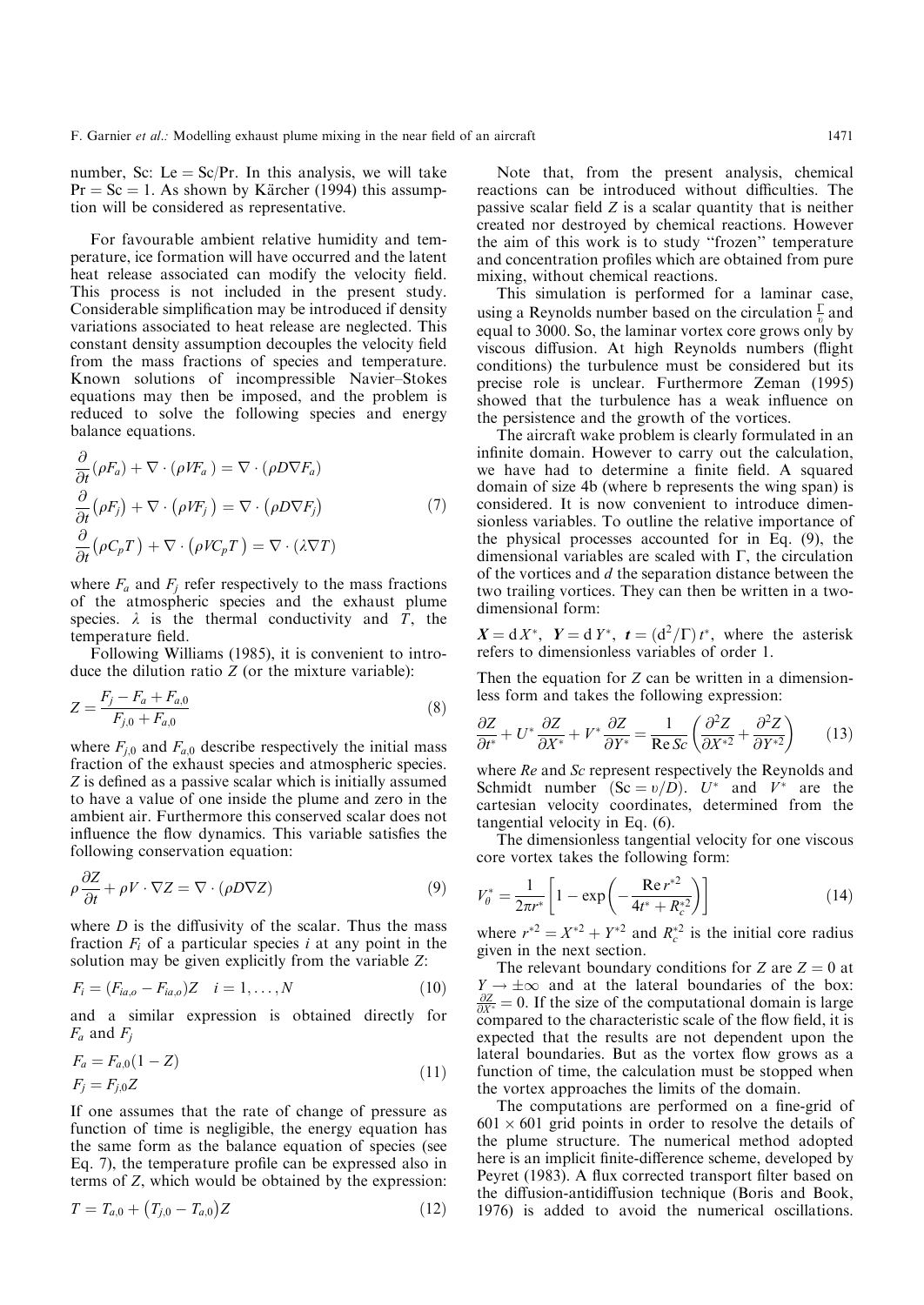A more complete description of this method is given in Laverdant and Candel (1988).

# 4 Initial conditions

The aerodynamic aircraft parameters and flight conditions are described in Table 1 for a two-engine civil transport aircraft: an Airbus A-330 and for a fourengine aircraft: a Boeing 747. The thermodynamic conditions at the exit of a typical engine are given at the end of the Table 1. The initial vortex core radius  $R_c^*$ is taken arbitrarily to be constant, equal to 1 m, only in the first stage of the integral calculation (i.e. from the exit nozzle up to the shearing regime). Other calculations with different vortex core radius have been carried out. In the near field this parameter has a weak influence on the mixing process (data not shown). The simulation with the integral model is stopped when the jet boundary encounters the vortex centre. There, the jet has become mostly dominated by the shearing process.

In this latter regime, we start by assuming that the tracer concentration and temperature fields are approximately Gaussian. From the average variables determined by the integral method, the Gaussian plume amplitude for the temperature field is calculated by the following expression:

$$
T_g \int_{-\infty}^{+\infty} \exp\left[-4\left(\frac{x}{\Delta}\right)^2\right] dx = T_m \Delta \tag{13}
$$

where  $T_a$  depicts the Gaussian plume amplitude for the temperature and  $T_m$  represents the mean temperature calculated from the integral model.  $\Delta$  is the plume diameter.

Table 1. Aircraft parameters for a two engine Airbus A-330 and a four engine Boeing B-747 studies and thermodynamic conditions at the exit of a typical engine.

|                                       | Two-engine<br>Airbus A-330 | Four-engine<br>Boeing B-747 |
|---------------------------------------|----------------------------|-----------------------------|
| Flight conditions:                    |                            |                             |
| Altitude (km)                         | 10                         | 10                          |
| Ambient temperature $(K)$             | 220                        | 220                         |
| Ambient pressure (hPa)                | 240                        | 240                         |
| Ambient density ( $\text{kgm}^{-3}$ ) | 0.38                       | 0.38                        |
| Aircraft weight $(N)$                 | $2.0810^{6}$               | $2.80~10^{6}$               |
| Span $b(m)$                           | 60.3                       | 60                          |
| Aspect ratio                          | 9.3                        | 7.5                         |
| Wing surface $(m^2)$                  | 361.3                      | 480                         |
| Circulation $\Gamma(m^2s^{-1})$       | 540                        | 540                         |
| Lift coefficient                      | 0.5                        | 0.42                        |
| Aircraft velocity $(ms^{-1})$         | 252                        | 250                         |
| Distance engine/vortex                |                            |                             |
| centre $(m)$                          | 14                         | 14<br>4                     |
| Nozzle diameter primary               |                            |                             |
| flux $(m)$                            | 0.61                       |                             |
| Jet exhaust temperature $(K)$         | 580                        |                             |
| Jet exhaust velocity $(m/s)$          | 480.3                      |                             |

A similar expression can be written for the dilution ratio. We set the initial plume width so that 1% of effluent encounters the vortex centre (Fig. 9a).

So, when the direct numerical simulation runs, a plume Gaussian distribution of a scalar (dilution ratio and temperature) is introduced in the surrounding of two Lamb-Oseen vortices.

## 5 Results and discussion

The empirical constants for the integral model have been chosen in the following way: from experiments on coaxial gas jets (Forstall and Shapiro, 1950), the coefficient  $\alpha_s$  is taken to be 0.15. The value of  $\alpha_n$  is close to one and is determined from experiments on the study of jets in a cross flow (Jacquin, 1994; Rodi, 1982). Figure 3 shows the evolution of normalised axial velocity versus axial distance  $x/\Delta$ , where  $\Delta$  is the diameter of the nozzle exit. The results from the integral model (squares in Fig. 3) do not reproduce the core region well (i.e. up to 10 diameters behind the nozzle) where the velocity profile remains unchanged. The integral techniques provide the average jet properties and do not take into account the radial profile evolution. However a good agreement between integral results and experimental data (triangles in Fig. 3) is observed in the far field of the jet phase.

In this study the wing-tip vortices of the two aircraft: A-330 and B-747 are assumed to be fully rolled-up and the generation region is not taken into account by the modelling.

Figure 4 shows a typical large aircraft contrail observed from the ground a few seconds after the passage of the aircraft. The features of this observation depend strongly on the ambient relative humidity and temperature. If these values are low enough, in the early stage of the wake only the ice crystals formed by the aircraft exhaust trapped in the vortex core are seen. A qualitative comparison with the calculations of the wing-tip-vortex/jet exhaust interaction using the integral



Fig. 3. Normalised velocity as a function of downstream distance  $X/\Delta$ , where  $\Delta$  is the exhaust jet diameter. Comparison with the Forstall and Shapiro (1950) experimental data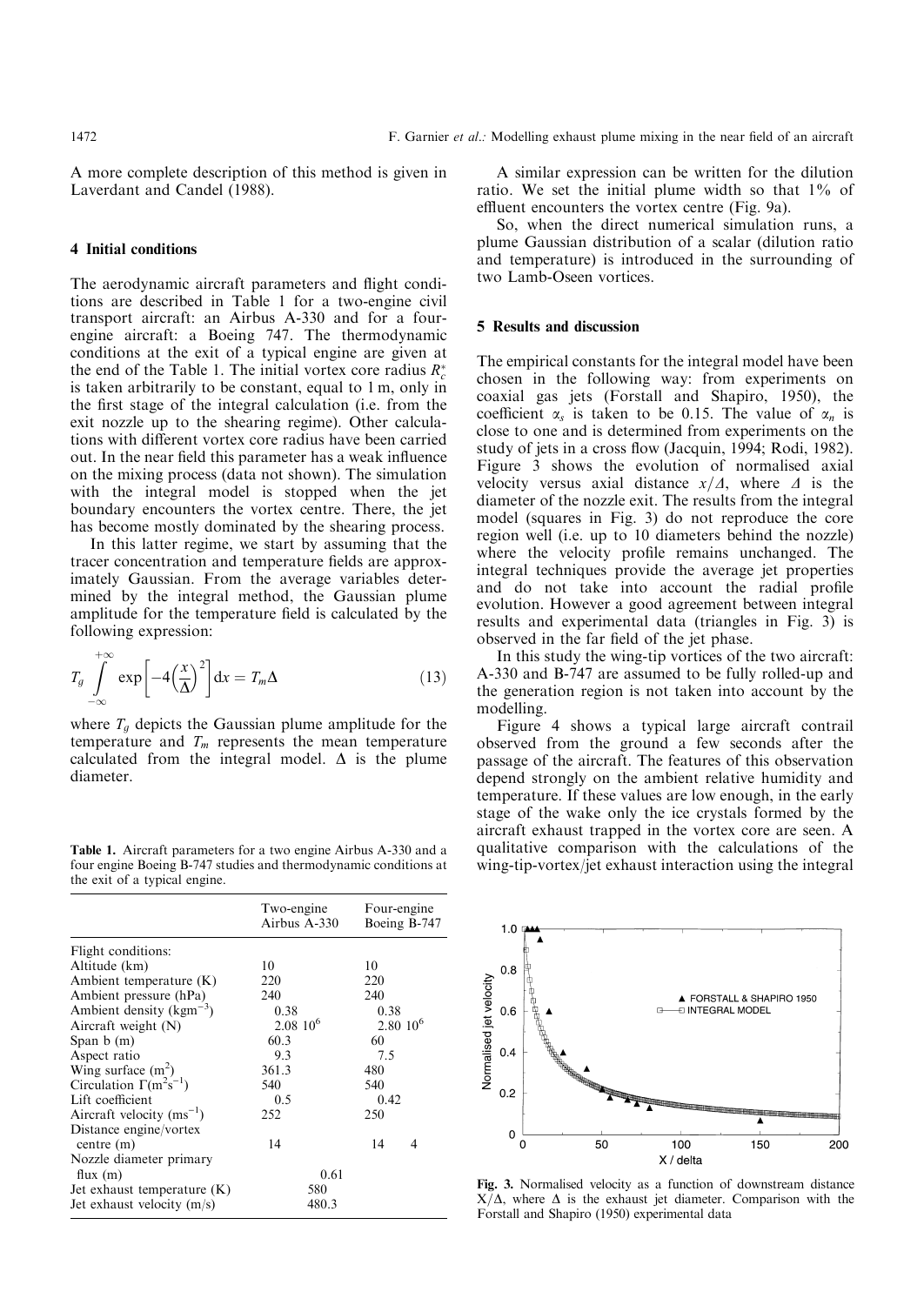F. Garnier *et al.*: Modelling exhaust plume mixing in the near field of an aircraft 1473



Fig. 4. Engine jet trajectory behind a typical large aircraft. This calculation is carried out using the integral model. Qualitative comparison with a contrail photograph

method shows the deflection of the engine jet streamlines generated by the centripetal force.

Figure 5 depicts the effect of the body buoyancy force on the dilution ratio and mean temperature. These variables, are calculated with and without the buoyancy force. It is apparent that this force enhances the mixing but only after a distance of about two or three wing spans behind the aircraft. An increase of the difference between the two calculations, performed with and without the buoyancy force, is observed as a function of downstream distance. Then, the specific buoyancy flux becomes large enough to balance the jet specific momentum flux, when the trapping in the vortex core has occurred. It corresponds to the end of the co-flowing jet regime defined in Sect. 2.

Figure 6 shows the results obtained when considering an isolated jet flow (i.e. without the action of the wingtip vortices) and an interaction with a single vortex and



Fig. 5. Effect of the buoyancy force on a the dilution ratio and **b** normalised mean temperature, plotted versus  $x / b$  (b being the span) for a twin-engine Airbus 330. This calculation is carried out using the integral model (Tjet is the jet temperature at the exit nozzle plan and Ta the ambient temperature)

with the two wing-tip vortices. Comparison shows that the action of the counter rotating system increase the mixing and entrainment processes and make the deflection and trapping of exhaust jet more efficient than in a single vortex. As a consequence, at 18 wing spans (about one kilometre behind the aircraft), the dilution factor is five times smaller than the dilution factor calculated without the effect of the vortices (i.e. with an axisymmetric co-flow jet assumption), and about three times smaller than that determined from a single vortex assumption. Finally, these results illustrate the importance of including the jet-vortex interaction when determining the mixing phenomena.

From Fig. 7 the influence of the engine location on the mixing rate can be seen. This calculation is performed for an inboard and outboard engine jet on a B-747. The results show the importance of the position of the engine jet with respect to the wing-tip, on the dilution calculation. For the outboard engine, closest to the wingtip, the dilution ratio decreases very rapidly. At a distance of about two wing spans behind the aircraft the outboard jet is completely trapped by the counter rotating system and in this case the integral calculation, which simulates only the deflection regime, is stopped. By then the hot plume has become dominated by the shearing process. For the inboard jet, the mixing and entrainment is less efficient, thus the dilution factor is much greater (by a factor of 2.6 at two wing spans). It is due to the relative distance from the wing-tip. The integral calculation runs for a longer distance behind the B-747. The trapping of the inboard jet inside the vortex core is less effective than that of the outboard engine jet.



Fig. 6. Effect of the wing-tip vortices on the dilution ratio of a twinengine A-330, obtained using integral calculation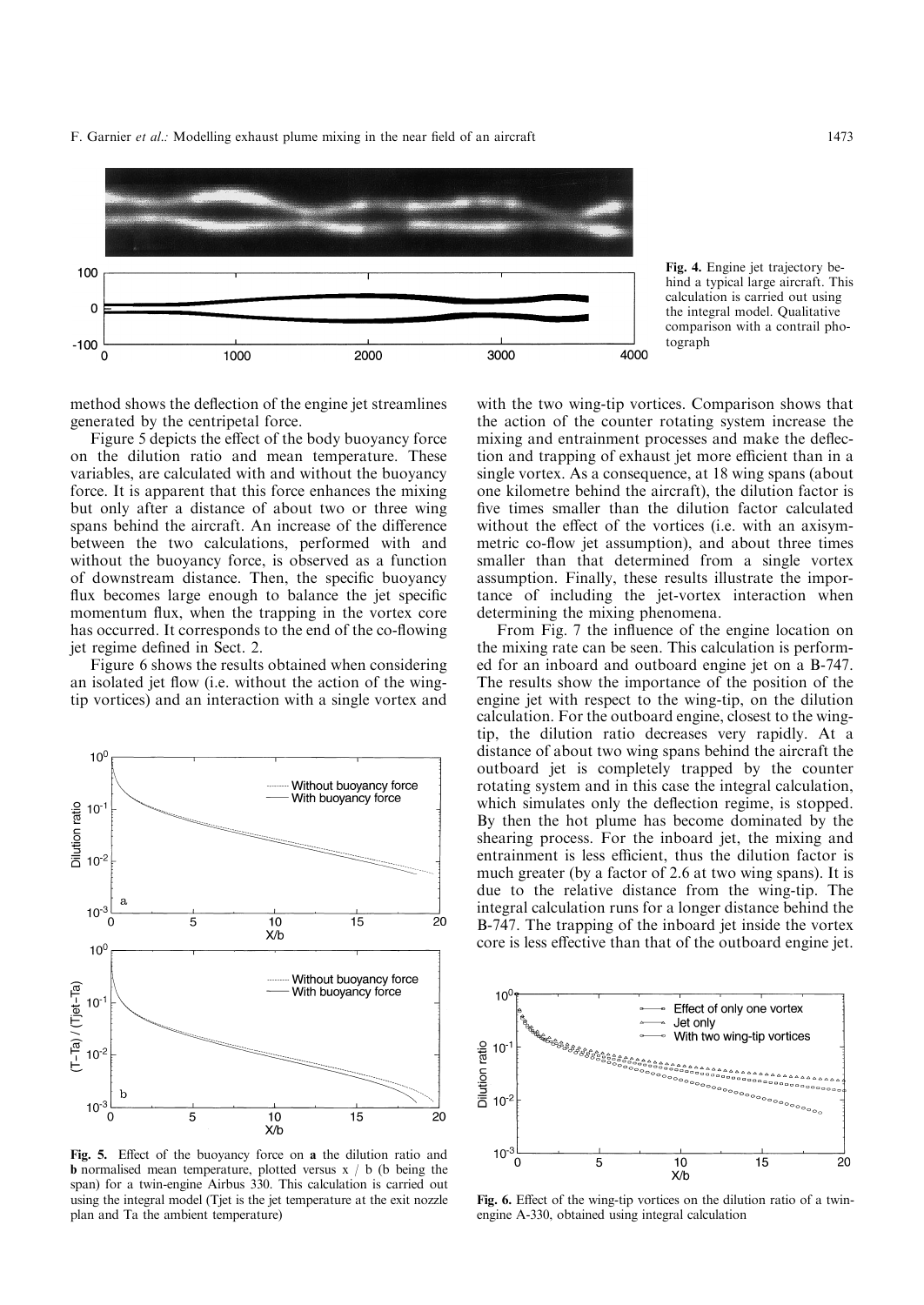

Fig. 7. Dilution ratio profiles comparing the inboard and outboard engine jet results for a four-engine Boeing 747. Calculated from integral model

Figures 8 and 9 show the results given by the numerical simulation of a convection-diffusion equation. The dilution ratio (considered as a tracer concentration) is calculated at different locations inside the wake vortex. The maximum tracer concentration (squares in Fig. 8) follows the exhaust hot plume throughout the wake. After 20 s of plume production, the dilution ratio is of the order of  $5 \cdot 10^{-4}$ . The increase of the dilution ratio calculated on the vortex axis, shows the rapid distortion and entrainment of the exhaust emissions towards the vortex core (triangles in Fig. 8). Figure 9a-d shows the evolution with time of the crossflow distribution of dilution ratio field. The drawing of the aircraft is shown for scale and does not represent the location relative to the wake. The entrainment and mixing processes in this case show a stretching and a distortion of the interface between plume and ambient air (Fig. 9b), followed by a relatively large-scale engulfment into the vortex core (Fig. 9c, d). The vortices descend under



Fig. 8. Dilution ratio profiles calculated at different locations inside the wake vortex of a twin-engine A-330. These results are computed from a direct numerical simulation of a convection-diffusion equation. The squares denote the maximum of tracer concentration. The triangles represent the computation of the dilution ratio on the vortex axis

mutual interaction and the hot plume is trapped around the vortex core. This is also observed in Fig. 8 where the plot of maximum dilution ratio (squares in Fig. 8) is located on the vortex line (triangles in Fig. 8). This is the beginning of the detrainment process and the mixing is then driven by the descent velocity. The characteristic time scale for the trailing vortices to descent by mutual induction to a distance  $d$  (the vortex pair separation) is defined by:  $T_l = 2\pi \frac{d^2}{\Gamma}$ . With the aircraft parameters given in Table 1,  $T_l$  is of the order of 26 s. It corresponds to the life-time of the aircraft wake. Then the break-up process can appear, generated by Crow sinusoidal instability. Atmospheric turbulence and stratification enter in the stability of the wake vortices in the form of non-linear forcing term (Crow and Bate, 1975), and as a consequence the two-dimensional representation of the flow field is not valid any more. The far field phenomena can be only characterised by a three-dimensional large eddy simulation. The present work is obviously limited to the near field.

Figure 10 shows the evolution of the tracer concentration (analogous to the dilution ratio) of the inboard engine jet for the Boeing 747, as a function of aircraft wake age. A comparison of three different analyses with measured data (Schumann et al., 1995) has been plotted on this figure. The UNIWAKE analysis (Anderson et al., 1996), based on the average turbulent Navier-Stokes equations seems to underpredict the mixing rate, compared to the Schumann data. At the plume age  $T_l$ described already, the maximum tracer concentration remains constant. The Lewellen and Lewellen (1996) analysis, based on the unsteady Navier-Stokes equations (large eddy simulation), captures the wake breakup phenomena. Then the tracer concentration decreases again and is consistent with the Schumann data (at least after extrapolation). The results calculated from the present and the two previous analyses are of the same order of magnitude. Furthermore, a comparison with another large eddy simulation analysis carried out by Gerz and Kärcher (1996) is also in close agreement in the early stage of the wake.

The best agreement is found in the shearing regime (From 5 s to about 20 s of plume age) which is analysed by a laminar approach. This seems to confirm Zeman's (1995) assumption on the laminar growth of the trailing vortices. However, even if the extrapolation of these results compared to the Schumann data seems to be acceptable, our approach does not take into account the break-up process. The decreasing of the tracer concentration is only due to the descent of the vortices.

## 6 Conclusion

We have used an integral model and a direct numerical simulation of a passive tracer field to investigate the entrainment and mixing between the hot exhaust jet and the surrounding air. The objective of this simplified approach is to provide a computational model at low cost (compared to the large eddy simulation), to be able to run on a work station.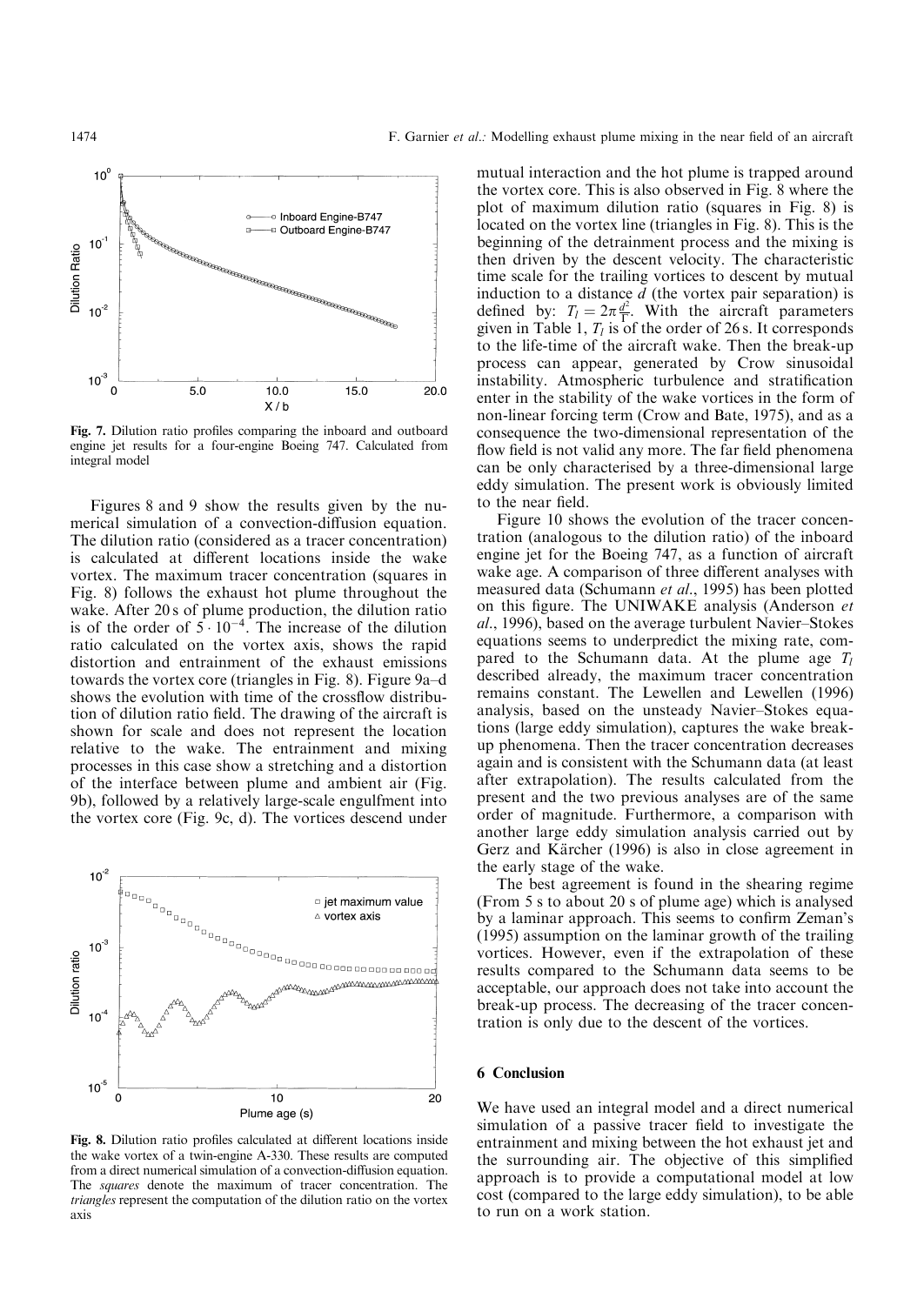F. Garnier et al.: Modelling exhaust plume mixing in the near field of an aircraft 1475



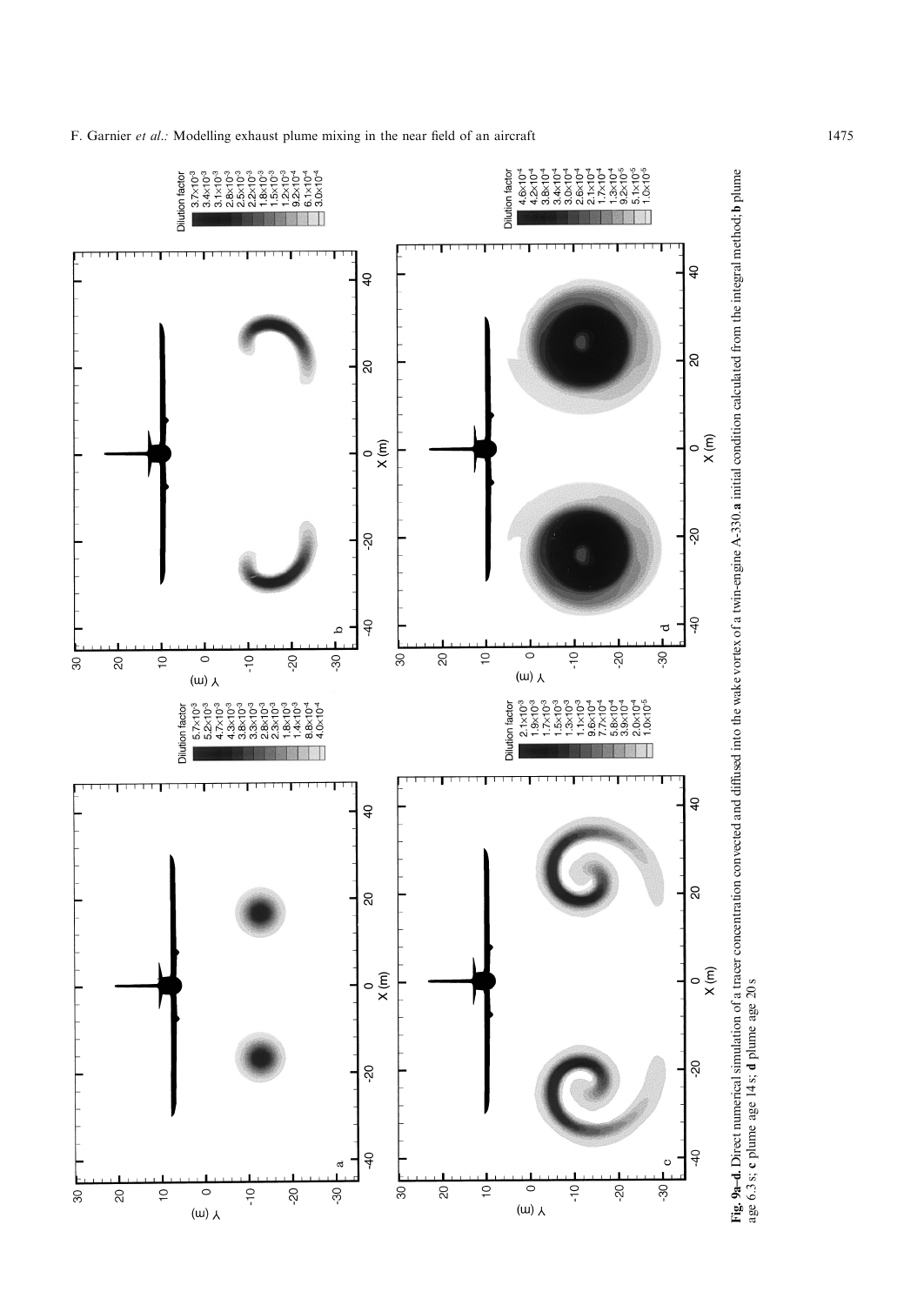

Fig. 10. Axial tracer concentration plots of inboard engine centreline of B-747. Comparison of three theoretical analyses with the Schumann data: UNIWAKE analysis, Lewellen analysis and the present approach

This analysis is performed in the near field of the wake vortex of two large transport aircraft: a twinengine Airbus 330 and a four-engine Boeing 747, up to about 30 s after the wake is generated. It is expected that the mixing process in the early stage of the wake could affect the microphysical properties of the contrails at a later time.

The wing-tip vortices contribute largely to enhance the mixing and entrainment processes. The engine jet location has an important influence on the mixing rate. But quantification of these effects remains very difficult, mainly due to the lack of experimental data.

The mixing is modified by the deflection, the distortion and the stretching of the plume, produced by the transversal shear inside the vortex core. The dilution results characterised only by physical processes of usual co-flowing jets are very different (i.e. about six times greater) from those accounting for the interaction with the wing-tip vortices.

The calculations of the dilution ratio have been compared with the results given by more complete analyses: an averaged Navier-Stokes model (Anderson et al., 1996) and a large eddy simulation (Lewellen and Lewellen, 1996). Comparison shows that the models are in good agreement. The good quality of the results seems to show that the turbulence in the beginning of the vortex regime (from 4s to approximately 20 s) is not the key parameter in the entrainment and mixing phenomena.

However, our work is obviously limited to the near field regime. Atmospheric effects (stratification, turbulence, shear) are not included in this study but dominate the dynamics and the mixing of the aircraft exhaust in the far field.

Topical Editor L. Eymard thanks K. Gierens and R. C. Miake-Lye for their help in evaluating this paper.

#### References

- Anderson, M. R., R. C. Miake-Lye, R. C. Brown, and C. E. Kolb, Numerical modeling of reacting engine plumes and aircraft wake interactions, AIAA Paper, 96-0948, 1996.
- Appleman, H., The formation of exhaust condensation trails by jet aircraft, *Bull. Am. Meteorol. Soc.*, 34, 14-20, 1953.
- Boris, J. P., and D. L. Book, Flux corrected transport III- minimal error FCT algorithms, J. Comp. Phys., 20, 397-432, 1976.
- Brown, R.C., R. C. Miake-Lye, M.R. Anderson, C.E. Kolb, and T. J. Resh, Aerosol dynamics in near field aircraft plumes, J. Geophys. Res., in press, 1996.
- Crow, S. C., and E.R. Bate, Lifespan of trailing vortices in a turbulent atmosphere, *J. Aircraft*, **13**,  $476-482$ , 1975.
- Denison, M. R., Overview of high-altitude aircraft emissions models. AIAA Paper, 95-3940, 1995.
- Forstall, W.JR. and  $\overrightarrow{A}$ .H. Shapiro, Momentum and mass transfer in coaxial gas jets, J. Appl. Mech., 399-408, 1950.
- Fortuin, J. P. F., R. Van Dorland, W. M. F. Wauben, and H. Kelder, Greenhouse effects of aircraft emissions as calculated by a radiative transfert model, Ann. Geophysicae, 13, 413-418, 1995.
- Gerz, T., and B. Kärcher, Dilution of aircraft exhaust and entrainment rates for trajectory box models, in Impact of Aircraft Emissions upon the Atmosphere. Paris, October 15-18, 1996.
- Garnier, F., C., Baudoin, P. Woods, and N. Louisnard, Engine emission alteration in the near field of an aircraft, Atma. Environ. 31, 1767-1781, 1997.
- Govindaraju, S. P., and P. G. Saffman, Flow in a turbulent vortex, Phys. Fluids, 14, 2074-2080, 1971.
- **Jacquin, L., Phenomenological description and simplified modeling** of the vortex wake issuing from a jet in a crossflow, La Rech. Aéro., 2, 117-133, 1994.
- Jacquin, L., and F. Garnier, On the dynamics of engine jets behind a transport aircraft, in The Characterization and Modification of Wakes from Lifting Vehicles in Fluids, AGARD CP 584, 37.1-37.8, May 1996.
- **Kärcher, B.,** Transport of exhaust products in the near trail of a jet engine under atmospheric conditions, J. Geophys. Res., 99, 14509±14517, 1994.
- Laverdant, A., and S. Candel, A numerical analysis of a diffusion flame-vortex interaction, Combust. Sc. Techol. 60, 79-96, 1988.
- Lewellen, D. C., and W. S. Lewellen, Large-eddy simulations of the vortex-pair breakup in aircrfaft wakes, AIAA J. 34, 11, 2337– 2345, 1996.
- Maxworthy, T., The motion of aircraft trailing vortices, J. Appl. Mech., 42, 2, 279-282, 1975.
- Miake-Lye, R. C., M. Martinez-Sanchez, R. C. Brown, and C. E. Kolb, Plume and wake dynamics, mixing, and chemistry behind a high speed civil transport aircraft, J. Aircraft, 30, 467-479, 1993.
- Peyret, R., and T. D. Taylor, Computational methods for fluid flow. Springer-Verlag, New York, Berlin Heidelberg, 68, 1983.
- Ponater, M., S. Brinkop, R. Sausen, and U. Schumann, Simulating the global atmospheric reponse to aircraft water vapour emissions and contrails: a first approach using a GCM, Ann. Geophysica, 14, 941-960, 1996.
- Ragab, S., and M. Sreedhar, Numerical simulation of vortices with axial velocity deficits, Phys. Fluids, 7, 549-558, 1995.
- Rodi, W., Turbulent buoyant jets and plumes, Pergamon, Oxford, 1982.
- Schumann, U., P. Konopka, R. Baumann, R. Busen, T. Gerz, H. Schlager, P. Schulte, and H. Volkert, Estimate of diffusion parameters of aircraft exhaust plumes near the tropopause from nitric oxyde and turbulence measurements, J. Geophys. Res., 100, 14147-14161, 1995.
- Schumann, U., Contrail formation from aircraft exhausts, Meteorol. Z., N.F.  $5, 4-23, 1996$ .
- Scorer, R. S., and L. J. Davenport, Contrails and aircraft downwash, *J. Fluid Mech.*, 43, 451-464, 1970.

Acknowledgements. The authors would like to thank Dr. Alain Laverdant for providing a part of the model code and advice for this work. Furthermore, we want to thank the referees who helped us to correct the manuscript.